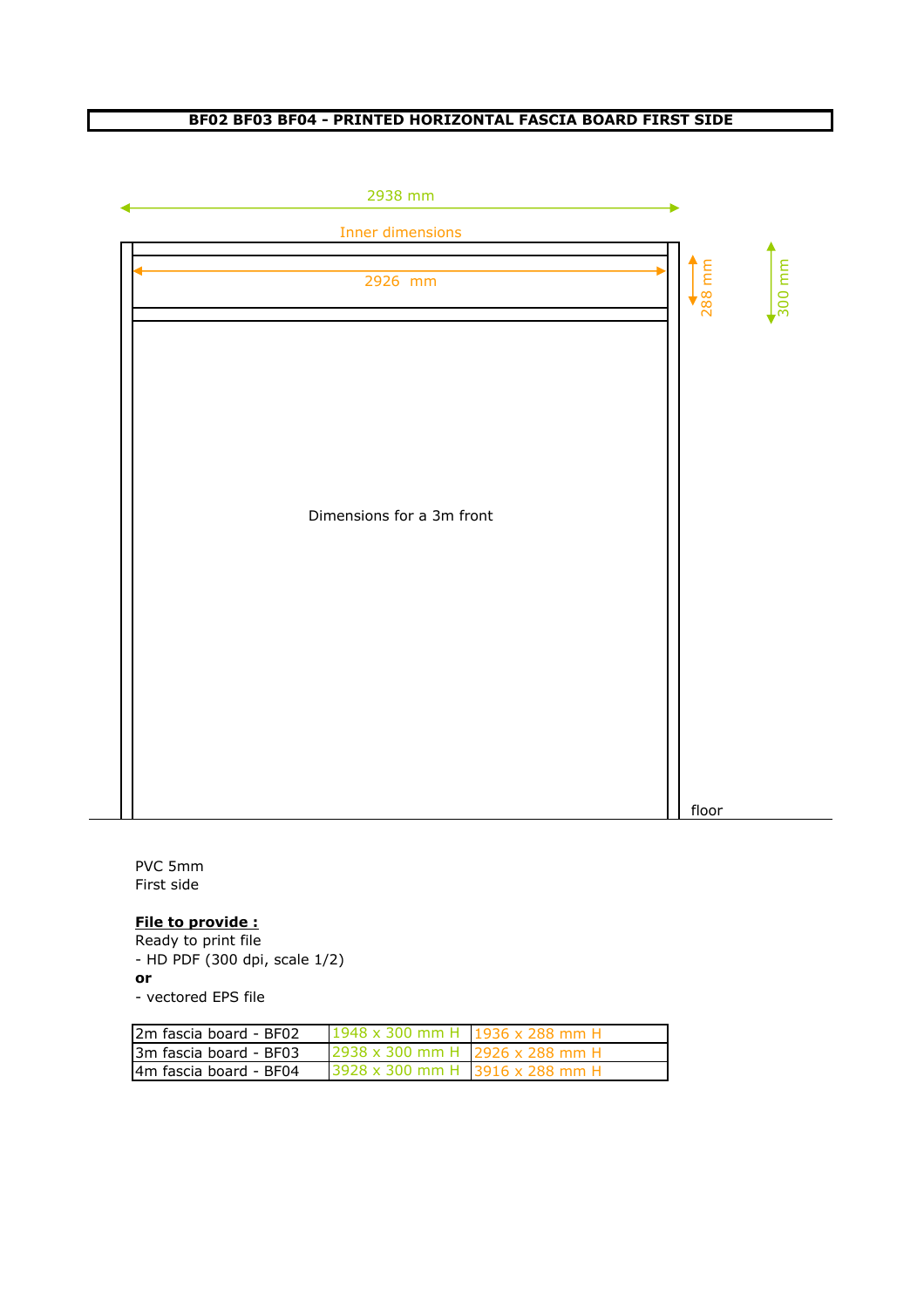### **ENP01 - PRINTED HORIZONTAL FASCIA BOARD FIRST SIDE**



PVC 5mm First side

#### **File to provide :**

Ready to print file - HD PDF (300 dpi, scale 1/2) **or**

- vectored EPS file

| 12m fascia board | 1948 x 300 mm H 1936 x 288 mm H        |  |
|------------------|----------------------------------------|--|
| 13m fascia board | $2938 \times 300$ mm H 2926 x 288 mm H |  |
| I4m fascia board | 3928 x 300 mm H 3916 x 288 mm H        |  |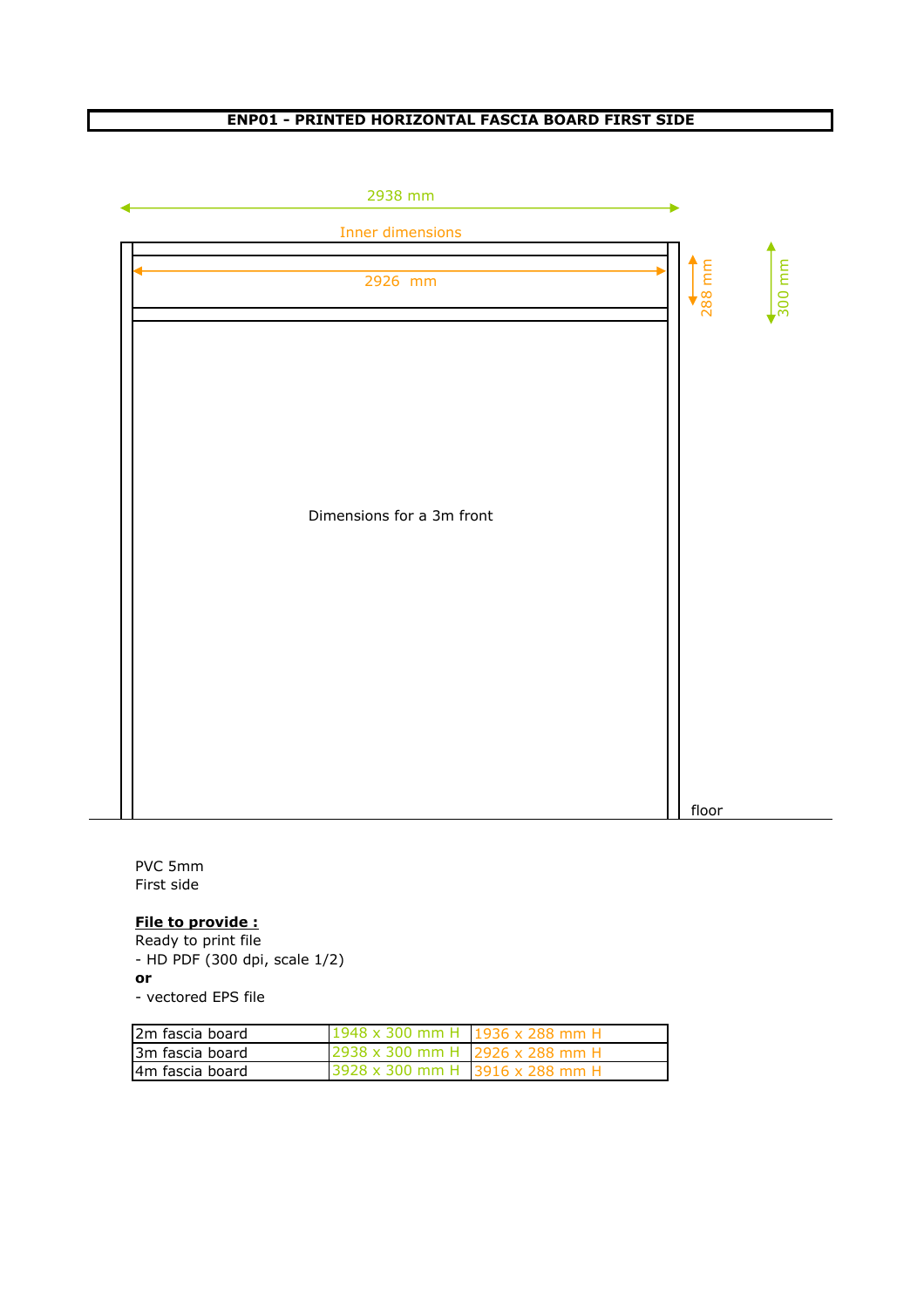#### **ADH01 - Adhesive signage for Brinks or Chamonix counter**



First side

# **File to provide :**

Ready to print file - HD PDF (300 dpi, scale 1/2) **or** - vectored EPS file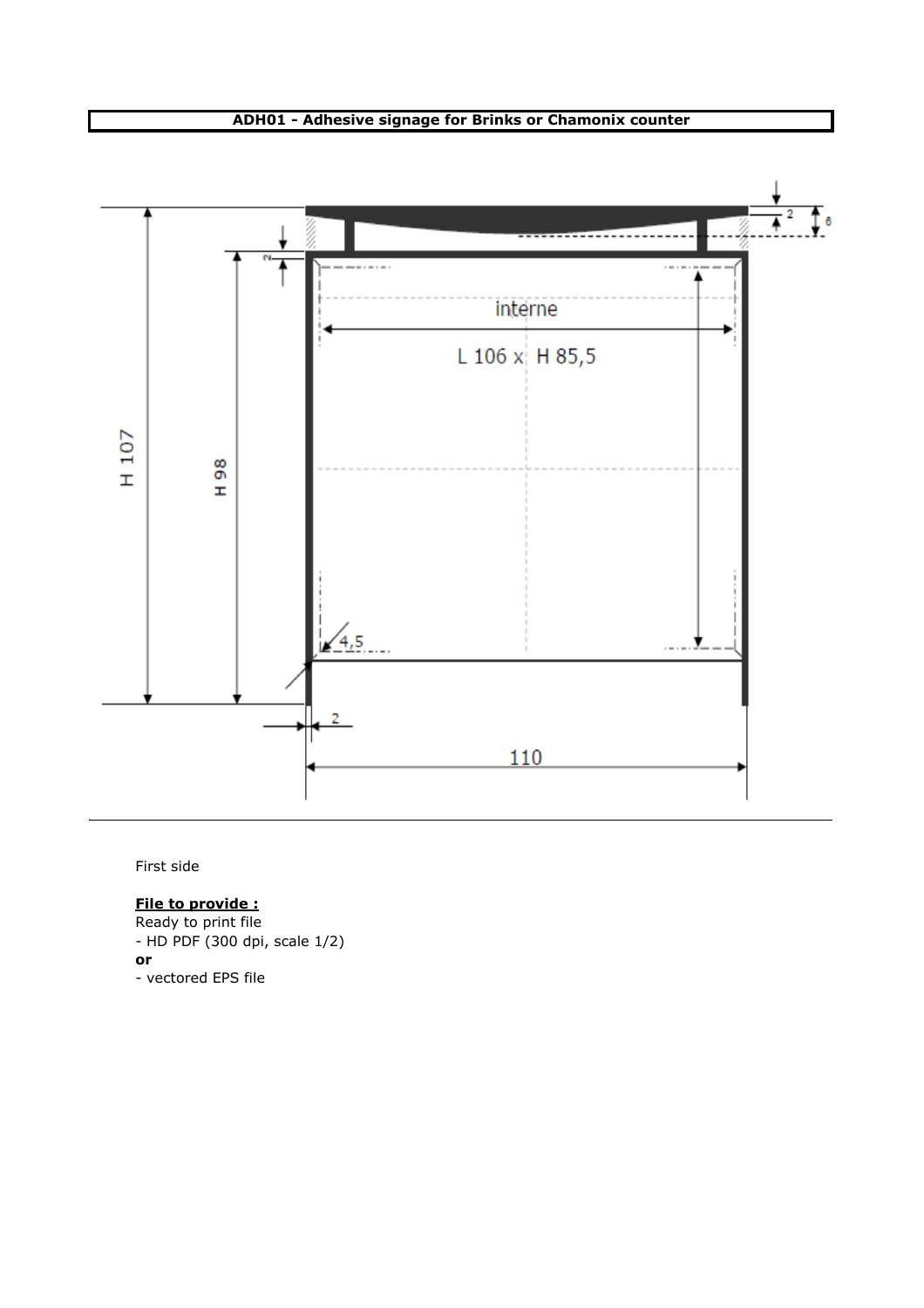

First side

File to provide : Ready to print file - HD PDF (300 dpi, scale 1/2) or - vectored EPS file

| For 1m lenght   | 945 x 2420 mm ht  |
|-----------------|-------------------|
| For 2m lenght   | 1925 x 2420 mm ht |
| For 2m50 lenght | 2420 x 2420 mm ht |
| For 3m lenght   | 2920 x 2420 mm ht |
| For 4m lenght   | 3910 x 2420 mm ht |
| For 4m50 lenght | 4400 x 2420 mm ht |
| For 5m lenght   | 4900 x 2420 mm ht |
| For 6m lenght   | 5890 x 2420 mm ht |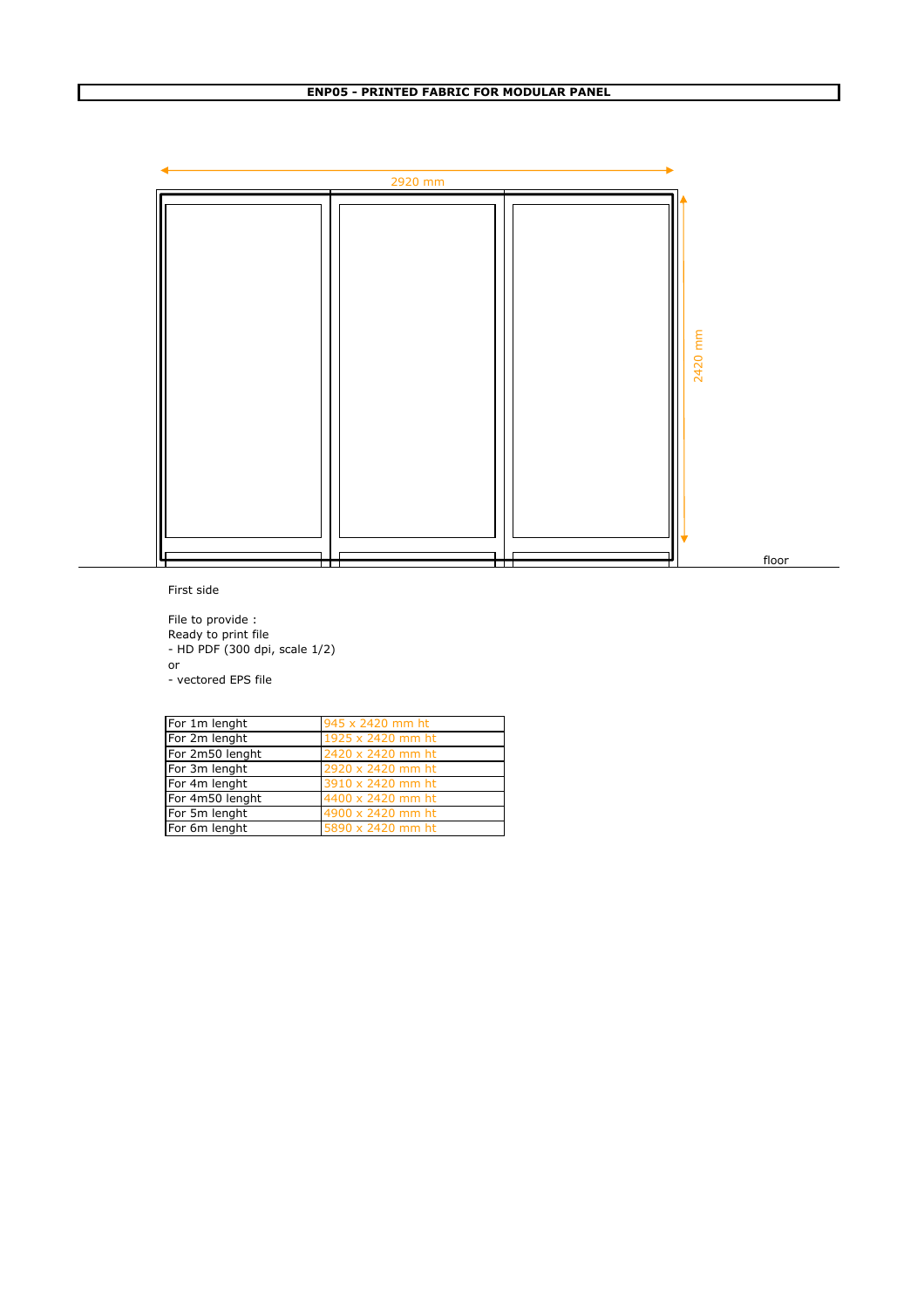## **RF01 - PRINTED FOREX STORAGE AREA DOOR**



| <b>PVC 5mm</b>                |  |  |
|-------------------------------|--|--|
| First side                    |  |  |
|                               |  |  |
| File to provide:              |  |  |
| Ready to print file           |  |  |
| - HD PDF (300 dpi, scale 1/2) |  |  |
| or                            |  |  |
| - vectored EPS file           |  |  |
|                               |  |  |